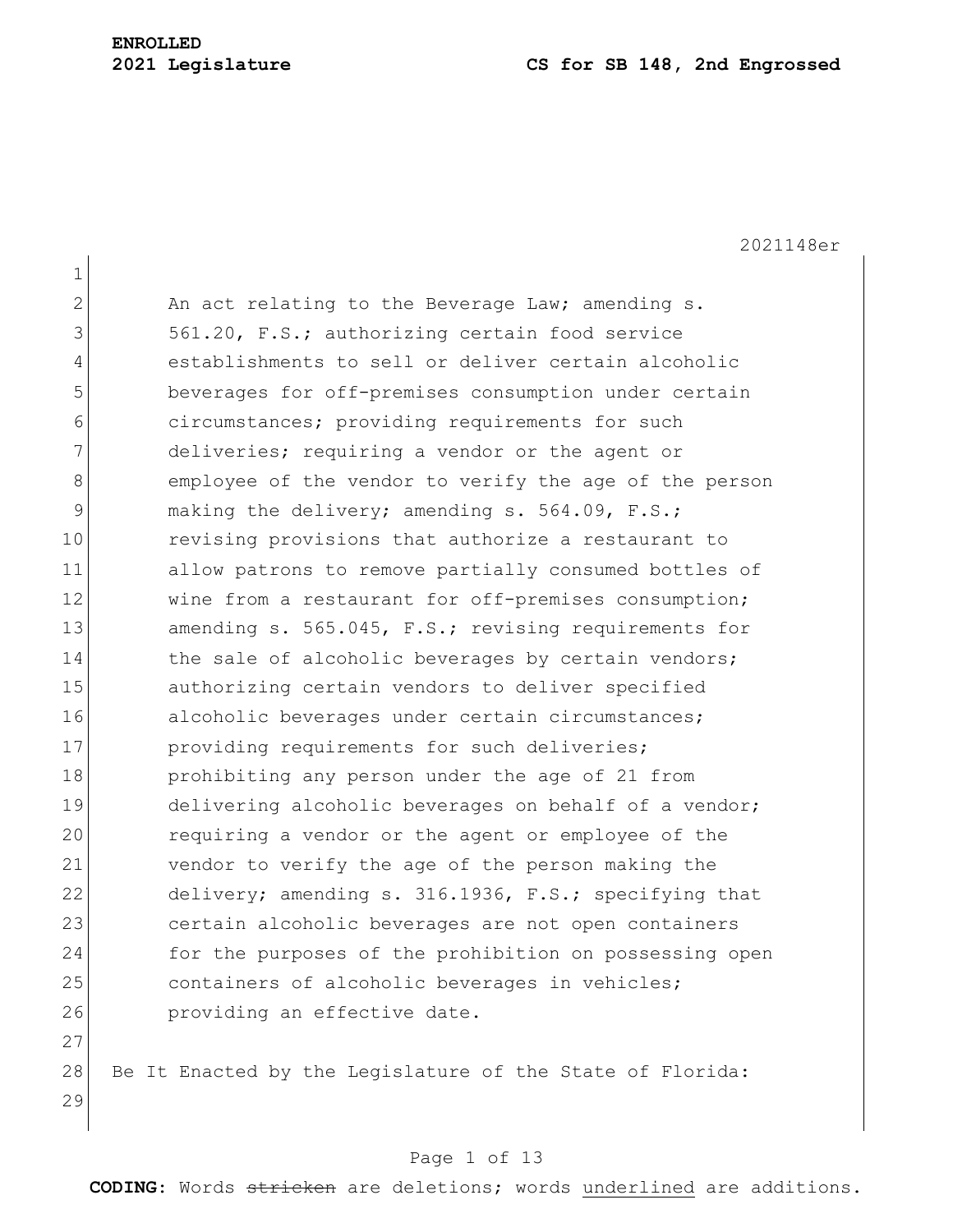# **ENROLLED**

#### **2021 Legislature CS for SB 148, 2nd Engrossed**

2021148er 30 Section 1. Paragraph (a) of subsection (2) of section 31 561.20, Florida Statutes, is amended to read: 32 561.20 Limitation upon number of licenses issued.-33 (2)(a) The limitation of the number of licenses as provided 34 in this section does not prohibit the issuance of a special 35 license to: 36 1. Any bona fide hotel, motel, or motor court of not fewer 37 than 80 guest rooms in any county having a population of less 38 than 50,000 residents, and of not fewer than 100 guest rooms in  $39$  any county having a population of 50,000 residents or greater; 40 or any bona fide hotel or motel located in a historic structure, 41 as defined in s. 561.01(21), with fewer than 100 quest rooms 42 which derives at least 51 percent of its gross revenue from the 43 rental of hotel or motel rooms, which is licensed as a public 44 lodging establishment by the Division of Hotels and Restaurants; 45 provided, however, that a bona fide hotel or motel with no fewer 46 than 10 and no more than 25 guest rooms which is a historic 47 structure, as defined in s. 561.01(21), in a municipality that 48 on the effective date of this act has a population, according to 49 the University of Florida's Bureau of Economic and Business 50 Research Estimates of Population for 1998, of no fewer than 51 25,000 and no more than 35,000 residents and that is within a 52 constitutionally chartered county may be issued a special 53 license. This special license shall allow the sale and 54 consumption of alcoholic beverages only on the licensed premises 55 of the hotel or motel. In addition, the hotel or motel must 56 derive at least 60 percent of its gross revenue from the rental 57 of hotel or motel rooms and the sale of food and nonalcoholic 58 beverages; provided that this subparagraph shall supersede local

#### Page 2 of 13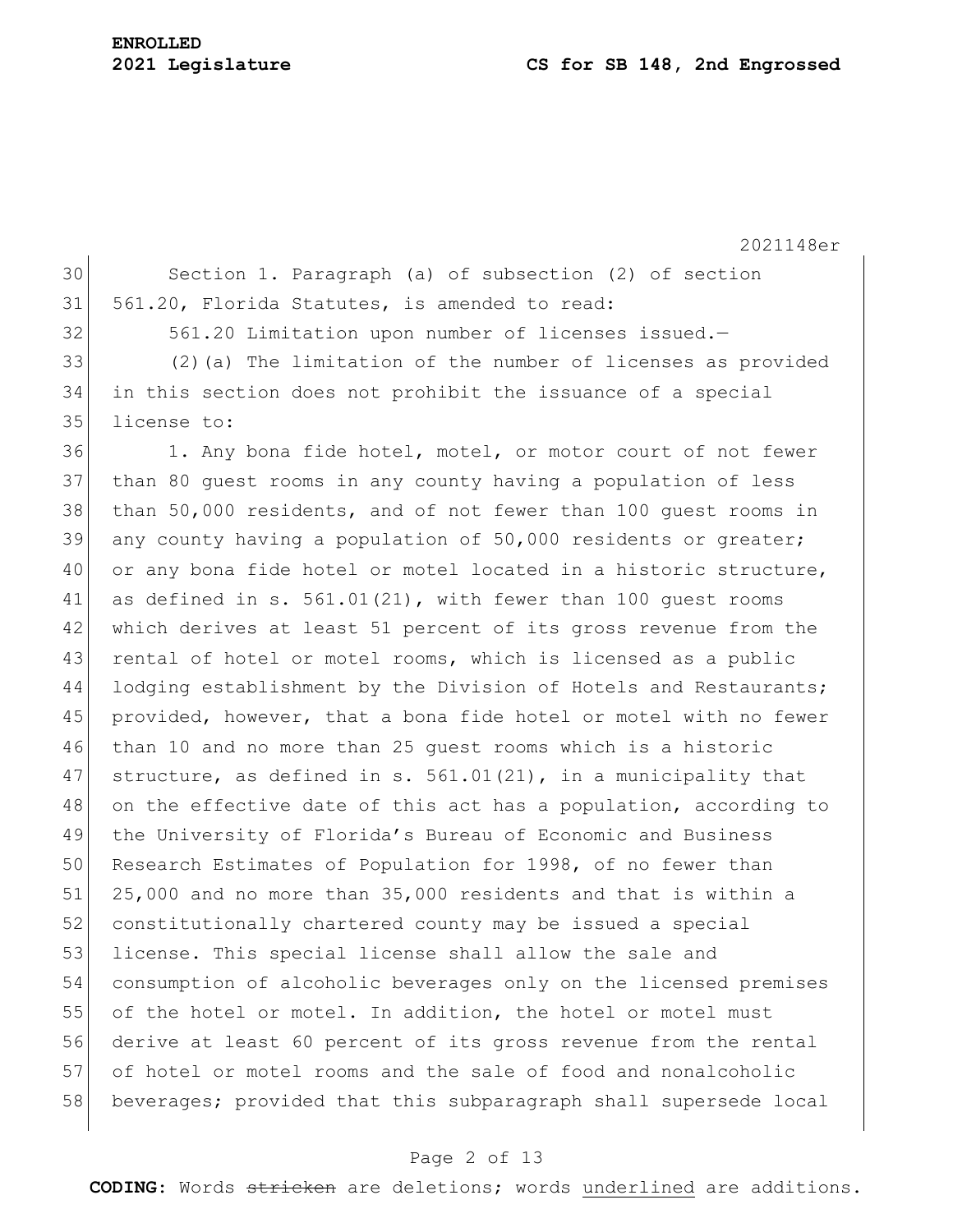2021148er

59 laws requiring a greater number of hotel rooms; 60 2. Any condominium accommodation of which no fewer than 100 61 condominium units are wholly rentable to transients and which is 62 licensed under chapter 509, except that the license shall be 63 issued only to the person or corporation that operates the hotel 64 or motel operation and not to the association of condominium 65 owners; 66 3. Any condominium accommodation of which no fewer than 50 67 condominium units are wholly rentable to transients, which is 68 licensed under chapter 509, and which is located in any county 69 having home rule under s. 10 or s. 11, Art. VIII of the State 70 Constitution of 1885, as amended, and incorporated by reference 71 in s. 6(e), Art. VIII of the State Constitution, except that the 72 license shall be issued only to the person or corporation that 73 operates the hotel or motel operation and not to the association 74 of condominium owners; 75 4. A food service establishment that has 2,500 square feet 76 of service area, is equipped to serve meals to 150 persons at 77 one time, and derives at least 51 percent of its gross food and 78 beverage revenue from the sale of food and nonalcoholic 79 beverages during the first 60-day operating period and each 12- 80 month operating period thereafter. A licensee under this 81 subparagraph may sell or deliver alcoholic beverages in a sealed 82 container for off-premises consumption if the sale or delivery 83 is accompanied by the sale of food within the same order. Such 84 authorized sale or delivery includes wine-based and liquor-based 85 beverages prepared by the licensee or its employee and packaged 86 in a container sealed by the licensee or its employee. This

87 subparagraph may not be construed to authorize public food

# Page 3 of 13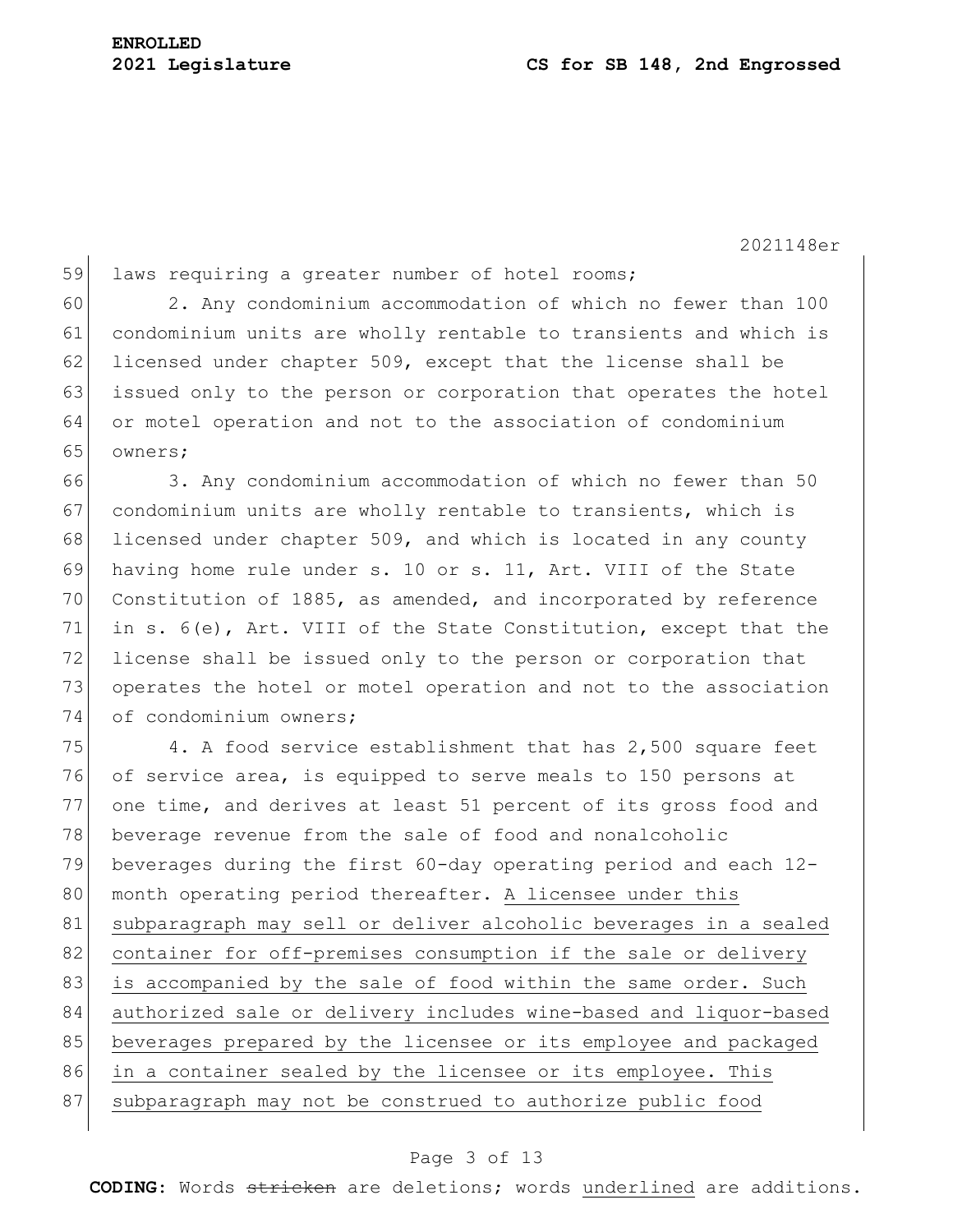2021148er 88 service establishments licensed under this subparagraph to sell 89 a bottle of distilled spirits sealed by a manufacturer. Any sale 90 or delivery of malt beverages must comply with the container 91 size, labeling, and filling requirements imposed under s. 92 563.06. Any delivery of an alcoholic beverage under this 93 | subparagraph must comply with s. 561.57. An alcoholic beverage 94 drink prepared by the vendor and sold or delivered for 95 consumption off the premises must be placed in a container 96 securely sealed by the licensee or its employees with an 97 unbroken seal that prevents the beverage from being immediately 98 consumed before removal from the premises. Such alcoholic 99 beverage also must be placed in a bag or other container that is 100 secured in such a manner that it is visibly apparent if the 101 container has been subsequently opened or tampered with, and a 102 dated receipt for the alcoholic beverage and food must be 103 provided by the licensee and attached to the bag or container. 104 If transported in a motor vehicle, an alcoholic beverage that is 105 not in a container sealed by the manufacturer must be placed in 106 a locked compartment, a locked trunk, or the area behind the 107 last upright seat of a motor vehicle. It is a violation of the 108 prohibition in s. 562.11 to allow any person under the age of 21 109 to deliver alcoholic beverages on behalf of a vendor. The vendor 110 or the agent or employee of the vendor must verify the age of 111 the person making the delivery of the alcoholic beverage before 112 allowing any person to take possession of an alcoholic beverage 113 for the purpose of making a delivery on behalf of a vendor under 114 this section. A food service establishment granted a special 115 license on or after January 1, 1958, pursuant to general or 116 special law may not operate as a package store and may not sell

#### Page 4 of 13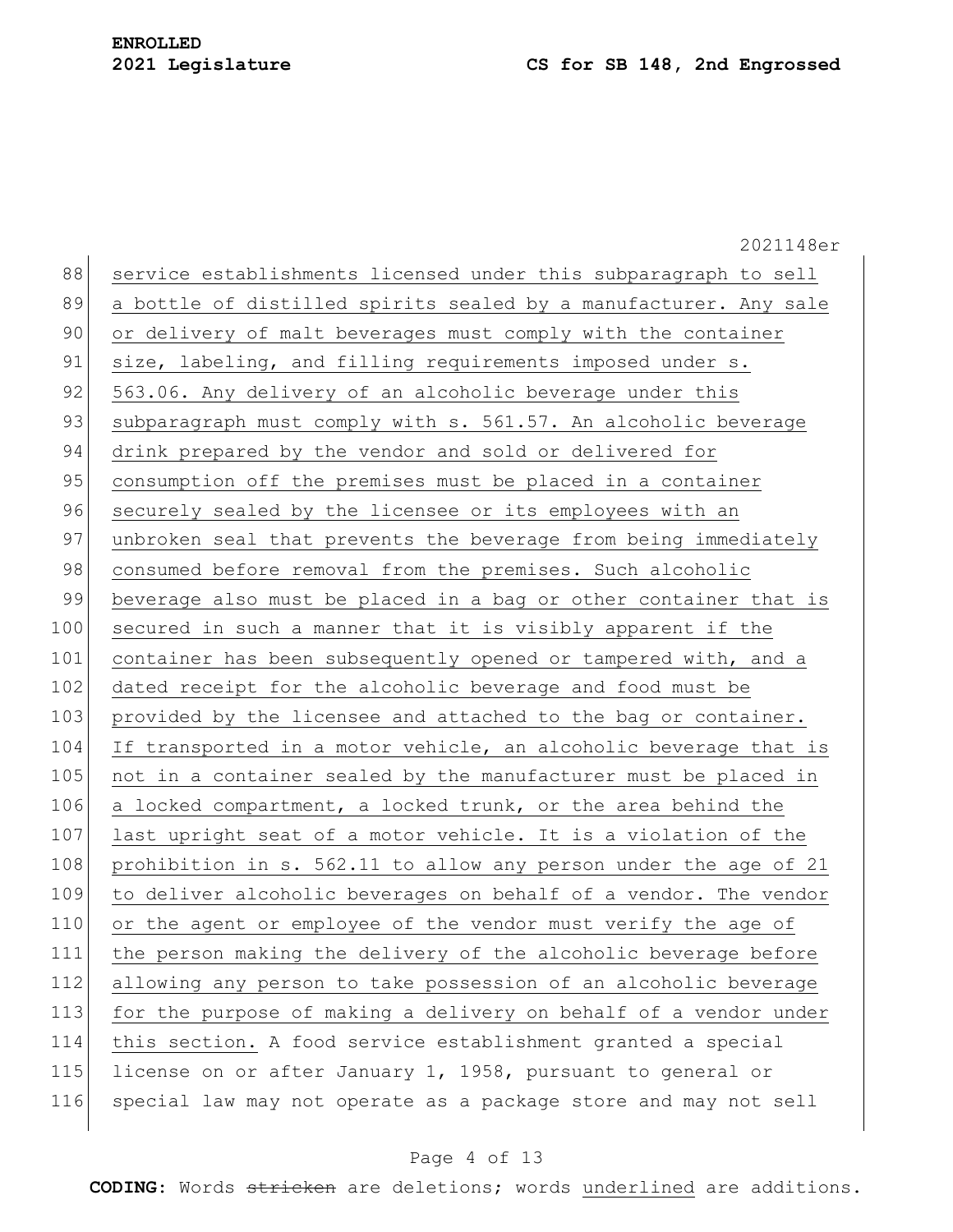#### **2021 Legislature CS for SB 148, 2nd Engrossed**

2021148er

117 intoxicating beverages under such license after the hours of 118 serving or consumption of food have elapsed. Failure by a 119 licensee to meet the required percentage of food and 120 nonalcoholic beverage gross revenues during the covered 121 operating period shall result in revocation of the license or 122 denial of the pending license application. A licensee whose 123 license is revoked or an applicant whose pending application is 124 denied, or any person required to qualify on the special license 125 application, is ineligible to have any interest in a subsequent 126 application for such a license for a period of 120 days after 127  $\vert$  the date of the final denial or revocation;

128 5. Any caterer, deriving at least 51 percent of its gross 129 food and beverage revenue from the sale of food and nonalcoholic 130 beverages at each catered event, licensed by the Division of 131 Hotels and Restaurants under chapter 509. This subparagraph does 132 not apply to a culinary education program, as defined in s. 133 381.0072(2), which is licensed as a public food service 134 establishment by the Division of Hotels and Restaurants and 135 provides catering services. Notwithstanding any law to the 136 contrary, a licensee under this subparagraph shall sell or serve 137 alcoholic beverages only for consumption on the premises of a 138 catered event at which the licensee is also providing prepared 139 food, and shall prominently display its license at any catered 140 event at which the caterer is selling or serving alcoholic 141 beverages. A licensee under this subparagraph shall purchase all 142 alcoholic beverages it sells or serves at a catered event from a 143 vendor licensed under s.  $563.02(1)$ , s.  $564.02(1)$ , or licensed 144 under s. 565.02(1) subject to the limitation imposed in 145 subsection  $(1)$ , as appropriate. A licensee under this

#### Page 5 of 13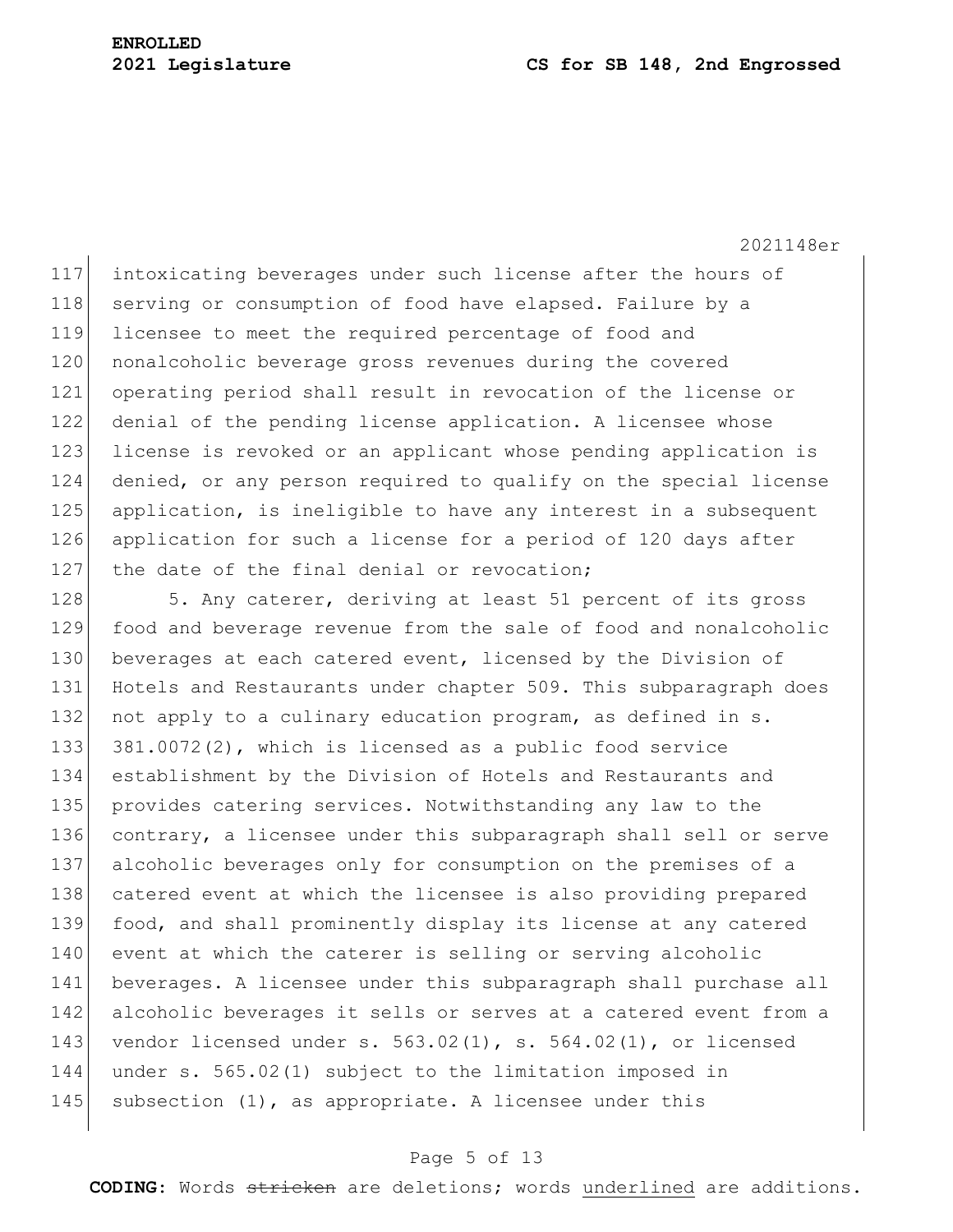2021148er 146 subparagraph may not store any alcoholic beverages to be sold or 147 served at a catered event. Any alcoholic beverages purchased by 148 a licensee under this subparagraph for a catered event that are 149 not used at that event must remain with the customer; provided 150 that if the vendor accepts unopened alcoholic beverages, the 151 licensee may return such alcoholic beverages to the vendor for a 152 credit or reimbursement. Regardless of the county or counties in 153 which the licensee operates, a licensee under this subparagraph 154 shall pay the annual state license tax set forth in s. 155  $565.02(1)(b)$ . A licensee under this subparagraph must maintain 156 for a period of 3 years all records and receipts for each 157 catered event, including all contracts, customers' names, event 158 locations, event dates, food purchases and sales, alcoholic 159 beverage purchases and sales, nonalcoholic beverage purchases 160 and sales, and any other records required by the department by 161 rule to demonstrate compliance with the requirements of this 162 subparagraph. Notwithstanding any law to the contrary, any 163 vendor licensed under s. 565.02(1) subject to the limitation 164 imposed in subsection (1), may, without any additional licensure 165 under this subparagraph, serve or sell alcoholic beverages for 166 consumption on the premises of a catered event at which prepared 167 food is provided by a caterer licensed under chapter 509. If a 168 licensee under this subparagraph also possesses any other 169 license under the Beverage Law, the license issued under this 170 subparagraph may shall not authorize the holder to conduct 171 activities on the premises to which the other license or 172 licenses apply that would otherwise be prohibited by the terms 173 of that license or the Beverage Law. Nothing in This section 174 does not shall permit the licensee to conduct activities that

# Page 6 of 13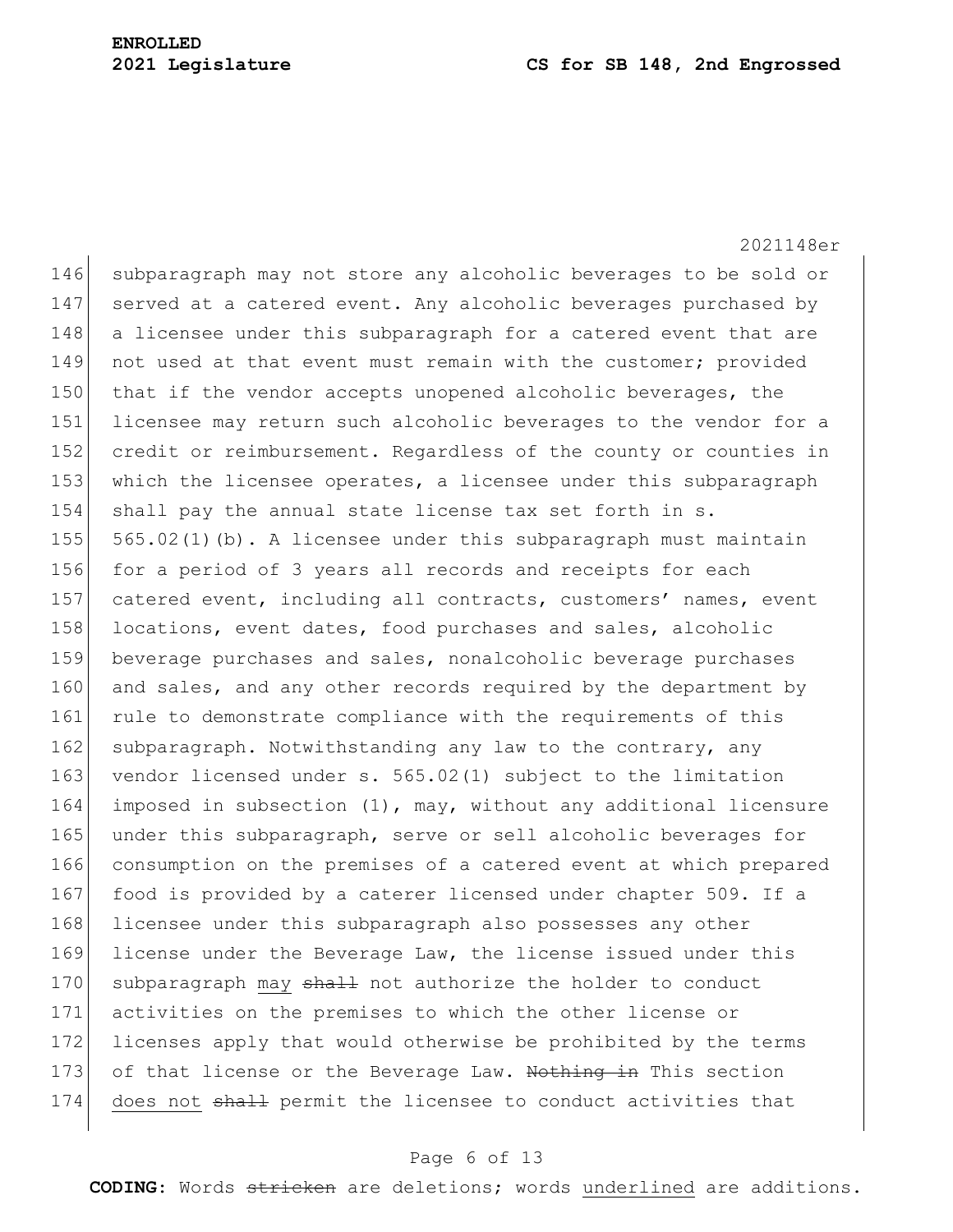#### **2021 Legislature CS for SB 148, 2nd Engrossed**

2021148er

175 are otherwise prohibited by the Beverage Law or local law. The 176 Division of Alcoholic Beverages and Tobacco is hereby authorized 177 to adopt rules to administer the license created in this 178 subparagraph, to include rules governing licensure, 179 recordkeeping, and enforcement. The first \$300,000 in fees 180 collected by the division each fiscal year pursuant to this 181 subparagraph shall be deposited in the Department of Children 182 and Families' Operations and Maintenance Trust Fund to be used 183 only for alcohol and drug abuse education, treatment, and 184 prevention programs. The remainder of the fees collected shall 185 be deposited into the Hotel and Restaurant Trust Fund created 186 pursuant to s. 509.072; or

187 6. A culinary education program as defined in s. 188 381.0072(2) which is licensed as a public food service 189 establishment by the Division of Hotels and Restaurants.

190 a. This special license shall allow the sale and 191 consumption of alcoholic beverages on the licensed premises of 192 the culinary education program. The culinary education program 193 shall specify designated areas in the facility where the 194 alcoholic beverages may be consumed at the time of application. 195 Alcoholic beverages sold for consumption on the premises may be 196 consumed only in areas designated under pursuant to s. 197 561.01(11) and may not be removed from the designated area. Such 198 license shall be applicable only in and for designated areas 199 used by the culinary education program.

200 b. If the culinary education program provides catering 201 services, this special license shall also allow the sale and 202 consumption of alcoholic beverages on the premises of a catered 203 event at which the licensee is also providing prepared food. A

# Page 7 of 13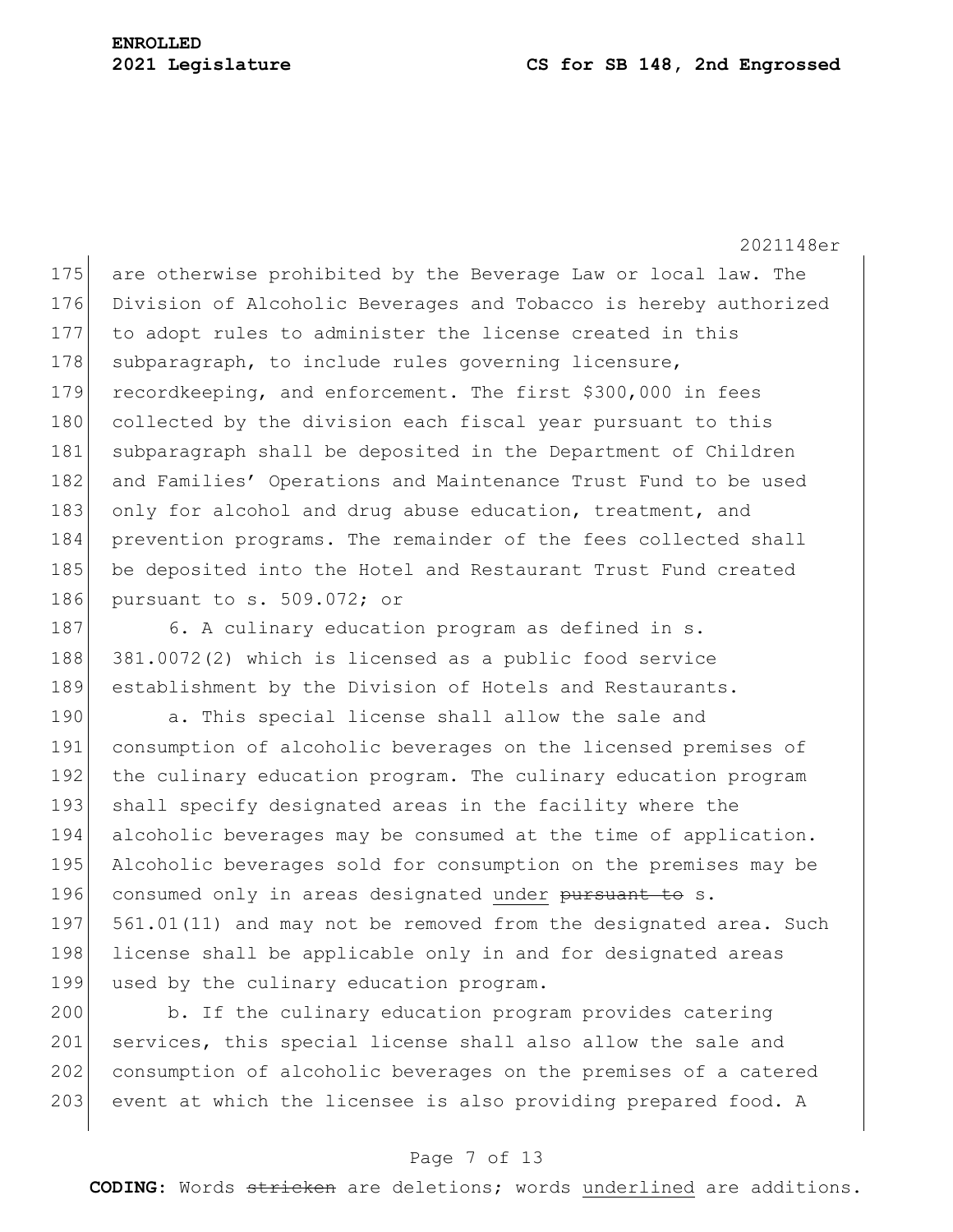#### **2021 Legislature CS for SB 148, 2nd Engrossed**

2021148er

204 culinary education program that provides catering services is 205 not required to derive at least 51 percent of its gross revenue 206 from the sale of food and nonalcoholic beverages. 207 Notwithstanding any law to the contrary, a licensee that 208 provides catering services under this sub-subparagraph shall 209 prominently display its beverage license at any catered event at 210 which the caterer is selling or serving alcoholic beverages. 211 Regardless of the county or counties in which the licensee 212 operates, a licensee under this sub-subparagraph shall pay the 213 annual state license tax set forth in s.  $565.02(1)(b)$ . A 214 licensee under this sub-subparagraph must maintain for a period 215 of 3 years all records required by the department by rule to 216 demonstrate compliance with the requirements of this sub-217 subparagraph.

218 c. If a licensee under this subparagraph also possesses any 219 other license under the Beverage Law, the license issued under 220 this subparagraph does not authorize the holder to conduct 221 activities on the premises to which the other license or 222 licenses apply that would otherwise be prohibited by the terms 223 of that license or the Beverage Law. Nothing in This 224 subparagraph does not shall permit the licensee to conduct 225 activities that are otherwise prohibited by the Beverage Law or 226 local law. Any culinary education program that holds a license 227 to sell alcoholic beverages shall comply with the age 228 requirements set forth in ss.  $562.11(4)$ ,  $562.111(2)$ , and  $562.13$ .

229 d. The Division of Alcoholic Beverages and Tobacco may 230 adopt rules to administer the license created in this 231 subparagraph, to include rules governing licensure, 232 recordkeeping, and enforcement.

#### Page 8 of 13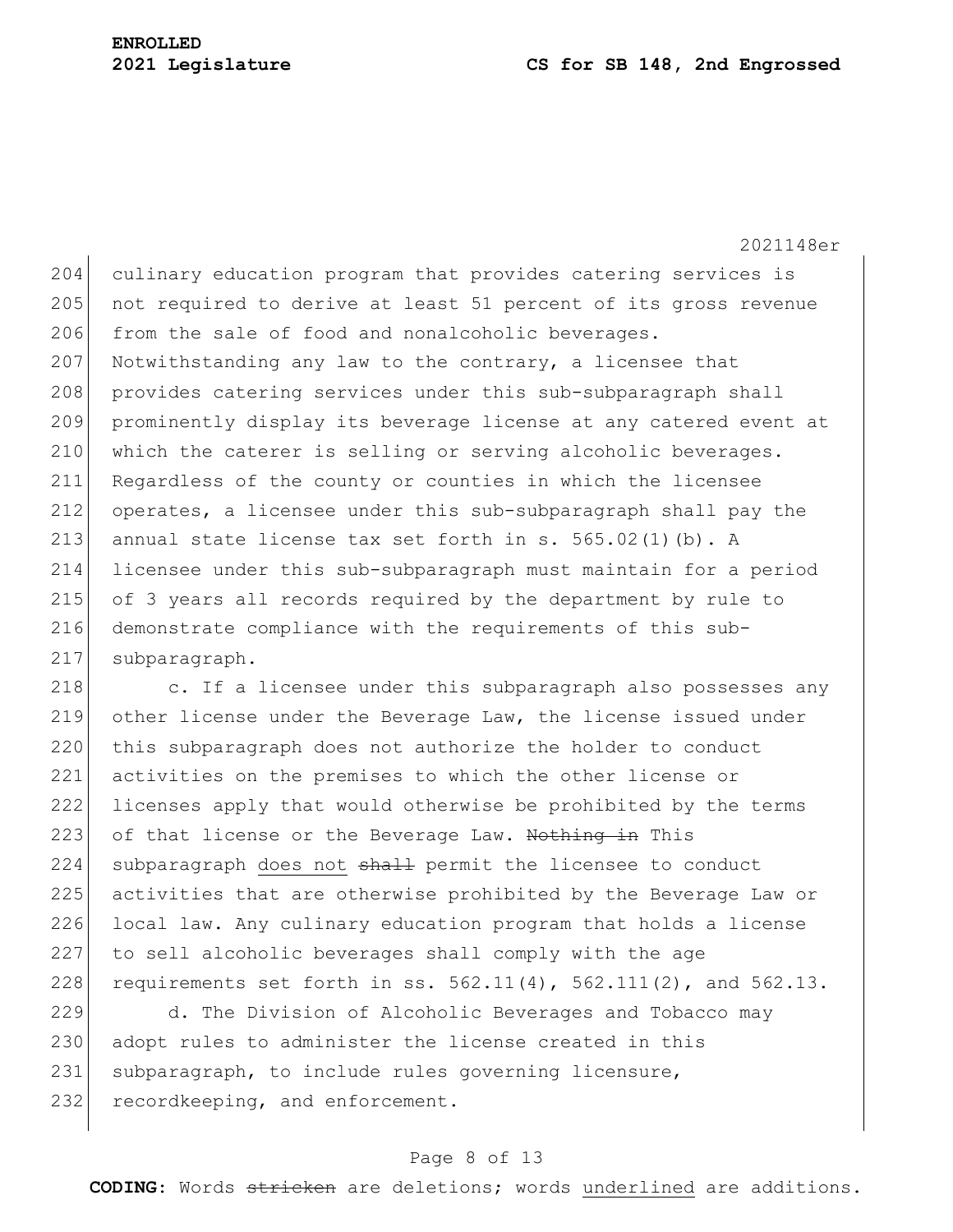236

2021148er 233 e. A license issued pursuant to this subparagraph does not 234 permit the licensee to sell alcoholic beverages by the package 235 for off-premises consumption.

237 However, any license heretofore issued to any such hotel, motel, 238 motor court, or restaurant or hereafter issued to any such 239 hotel, motel, or motor court, including a condominium 240 accommodation, under the general law may shall not be moved to a 241 new location, such license being valid only on the premises of 242 such hotel, motel, motor court, or restaurant. Licenses issued 243 to hotels, motels, motor courts, or restaurants under the 244 general law and held by such hotels, motels, motor courts, or 245 restaurants on May 24, 1947, shall be counted in the quota 246 limitation contained in subsection (1). Any license issued for 247 any hotel, motel, or motor court under this law shall be issued 248 only to the owner of the hotel, motel, or motor court or, in the 249 event the hotel, motel, or motor court is leased, to the lessee 250 of the hotel, motel, or motor court; and the license shall 251 remain in the name of the owner or lessee so long as the license 252 is in existence. Any special license now in existence heretofore 253 issued under this law cannot be renewed except in the name of 254 the owner of the hotel, motel, motor court, or restaurant or, in 255 the event the hotel, motel, motor court, or restaurant is 256 leased, in the name of the lessee of the hotel, motel, motor 257 court, or restaurant in which the license is located and must 258 remain in the name of the owner or lessee so long as the license 259 is in existence. Any license issued under this section shall be 260 marked "Special," and nothing herein provided shall limit, 261 restrict, or prevent the issuance of a special license for any

# Page 9 of 13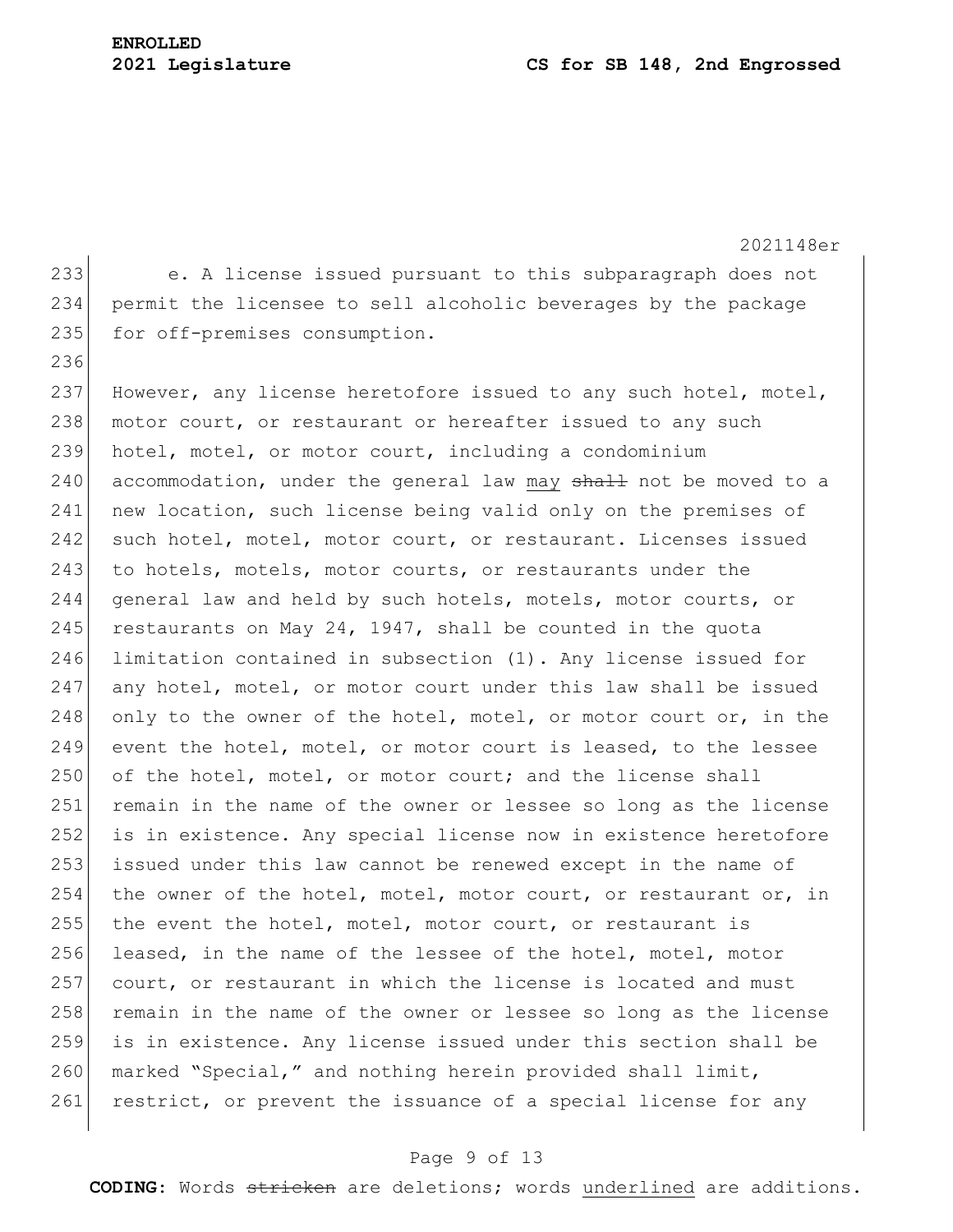2021148er

262 restaurant or motel which shall hereafter meet the requirements 263 of the law existing immediately before prior to the effective 264 date of this act, if construction of such restaurant has 265 commenced before  $\frac{p}{p}$  be the effective date of this act and is 266 completed within 30 days thereafter, or if an application is on 267 file for such special license at the time this act takes effect; 268 and any such licenses issued under this proviso may be annually 269 renewed as now provided by law. Nothing herein prevents an 270 application for transfer of a license to a bona fide purchaser 271 of any hotel, motel, motor court, or restaurant by the purchaser 272 of such facility or the transfer of such license pursuant to 273 law.

274 Section 2. Section 564.09, Florida Statutes, is amended to  $275$  read:

276 564.09 Restaurants; off-premises consumption of wine.-277 Notwithstanding any other provision of law, a restaurant 278 licensed to sell wine on the premises may permit a patron to 279 remove one unsealed bottle of wine for consumption off the 280 premises if the patron has purchased a  $f$ ull course meal 281 consisting of a salad or vegetable, entree, a beverage, and 282 bread and consumed a portion of the bottle of wine with such 283 meal on the restaurant premises. A partially consumed bottle of 284 wine that is to be removed from the premises must be securely 285 resealed by the licensee or its employees before removal from 286 the premises. The partially consumed bottle of wine shall be 287 placed in a bag or other container that is secured in such a 288 manner that it is visibly apparent if the container has been 289 subsequently opened or tampered with, and a dated receipt for 290 the bottle of wine and  $f_{\text{t}}$  course meal shall be provided by the

# Page 10 of 13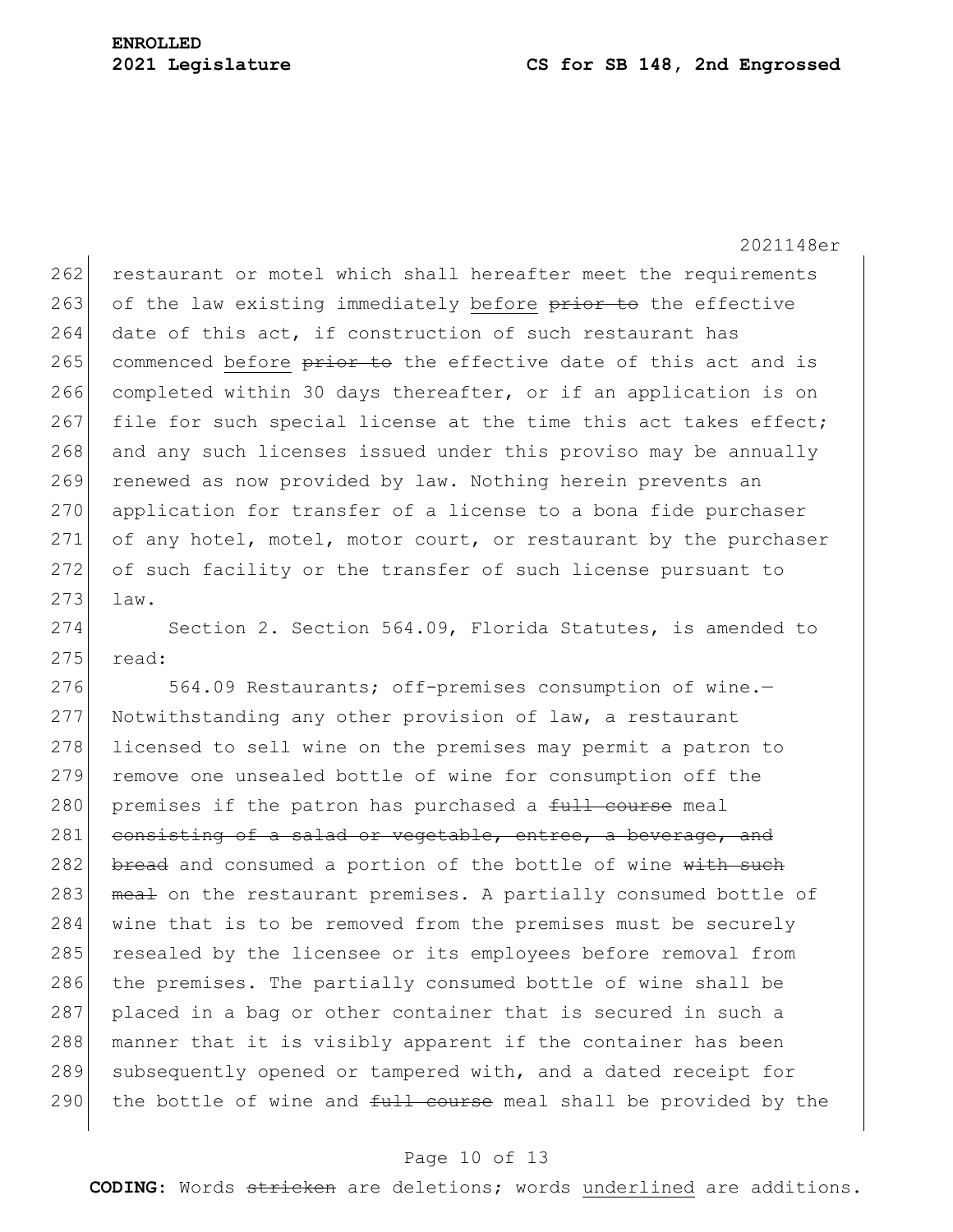|     | 2021148er                                                        |
|-----|------------------------------------------------------------------|
| 291 | licensee and attached to the container. If transported in a      |
| 292 | motor vehicle, the container with the resealed bottle of wine    |
| 293 | must be placed in a locked glove compartment, a locked trunk, or |
| 294 | the area behind the last upright seat of a motor vehicle that is |
| 295 | not equipped with a trunk.                                       |
| 296 | Section 3. Subsection (1) of section 565.045, Florida            |
| 297 | Statutes, is amended to read:                                    |
| 298 | 565.045 Regulations for consumption on premises; penalty;        |
| 299 | $exemptions. -$                                                  |
| 300 | (1) Vendors licensed under s. $565.02(1)(b) - (f)$ :             |
| 301 | (a) Shall provide seats for the use of their customers;          |
| 302 | (b) . Such vendors May sell or deliver alcoholic beverages       |
| 303 | by the drink or in sealed containers for consumption on or off   |
| 304 | the premises where sold; and                                     |
| 305 | (c) May sell or deliver alcoholic beverages prepared by the      |
| 306 | licensee for off-premises consumption if the alcoholic beverage  |
| 307 | is in a container sealed by the licensee. All sales or           |
| 308 | deliveries of alcoholic beverages made pursuant to this          |
| 309 | paragraph must satisfy the following requirements:               |
| 310 | 1. The vendor must be licensed as a public food service          |
| 311 | establishment under chapter 509;                                 |
| 312 | 2. The sale or delivery must be accompanied by the sale of       |
| 313 | food within the same order;                                      |
| 314 | 3. The charge for the sale of food and nonalcoholic              |
| 315 | beverages must be at least 40 percent of the total charge for    |
| 316 | the order, excluding the charge for any manufacturer-sealed      |
| 317 | containers of alcoholic beverages included in the order; and     |
| 318 | 4. Sales and deliveries of the alcoholic beverages may not       |
| 319 | occur after the vendor ceases preparing food on the licensed     |
|     |                                                                  |

# Page 11 of 13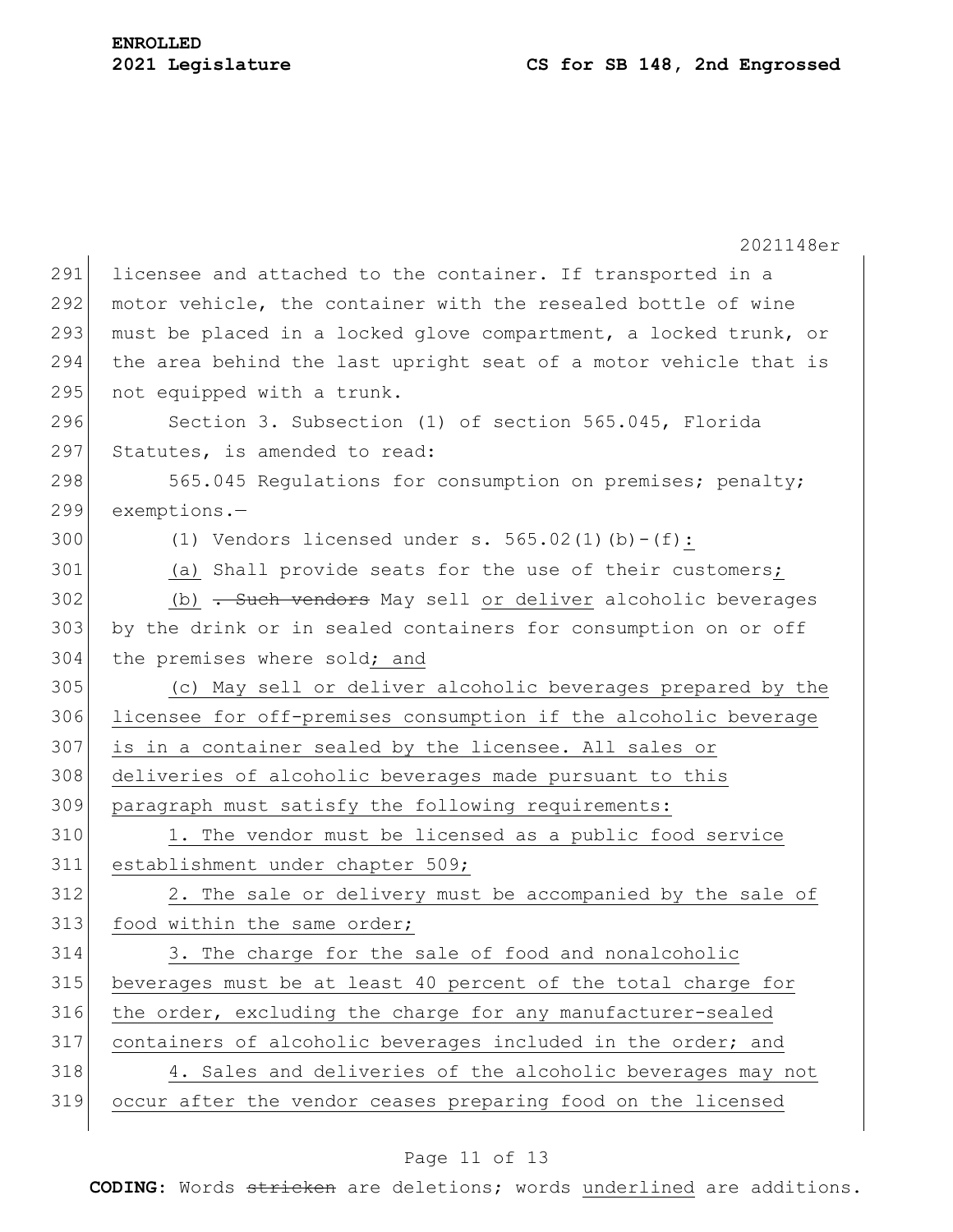2021148er 320 premises for the day or after midnight, whichever is earlier. The requirement in subparagraph 3. does not apply to vendors 323 licensed under s.  $561.20(2)(a)4$ . (d) An alcoholic beverage drink prepared by the vendor and 325 sold or delivered for consumption off the premises under paragraph (c) must be placed in a container securely sealed by the licensee or its employees with an unbroken seal that prevents the beverage from being immediately consumed before removal from the premises. Such alcoholic beverage also must be placed in a bag or other container that is secured in such a manner that it is visibly apparent if the container has been 332 subsequently opened or tampered with, and a dated receipt for the alcoholic beverage and food must be provided by the licensee and attached to the bag or container. If transported in a motor vehicle, an alcoholic beverage that is not in a container sealed by the manufacturer must be placed in a locked compartment, a 337 locked trunk, or the area behind the last upright seat of a motor vehicle. (e) Any delivery of an alcoholic beverage under this 340 section must comply with s. 561.57. It is a violation of the prohibition in s. 562.11 to allow any person under the age of 21 to deliver alcoholic beverages on behalf of a vendor. The vendor or the agent or employee of the vendor must verify the age of the person making the delivery of the alcoholic beverage before allowing any person to take possession of an alcoholic beverage 346 for the purpose of making a delivery on behalf of a vendor under 347 this section. Section 4. Subsection (9) of section 316.1936, Florida

#### Page 12 of 13